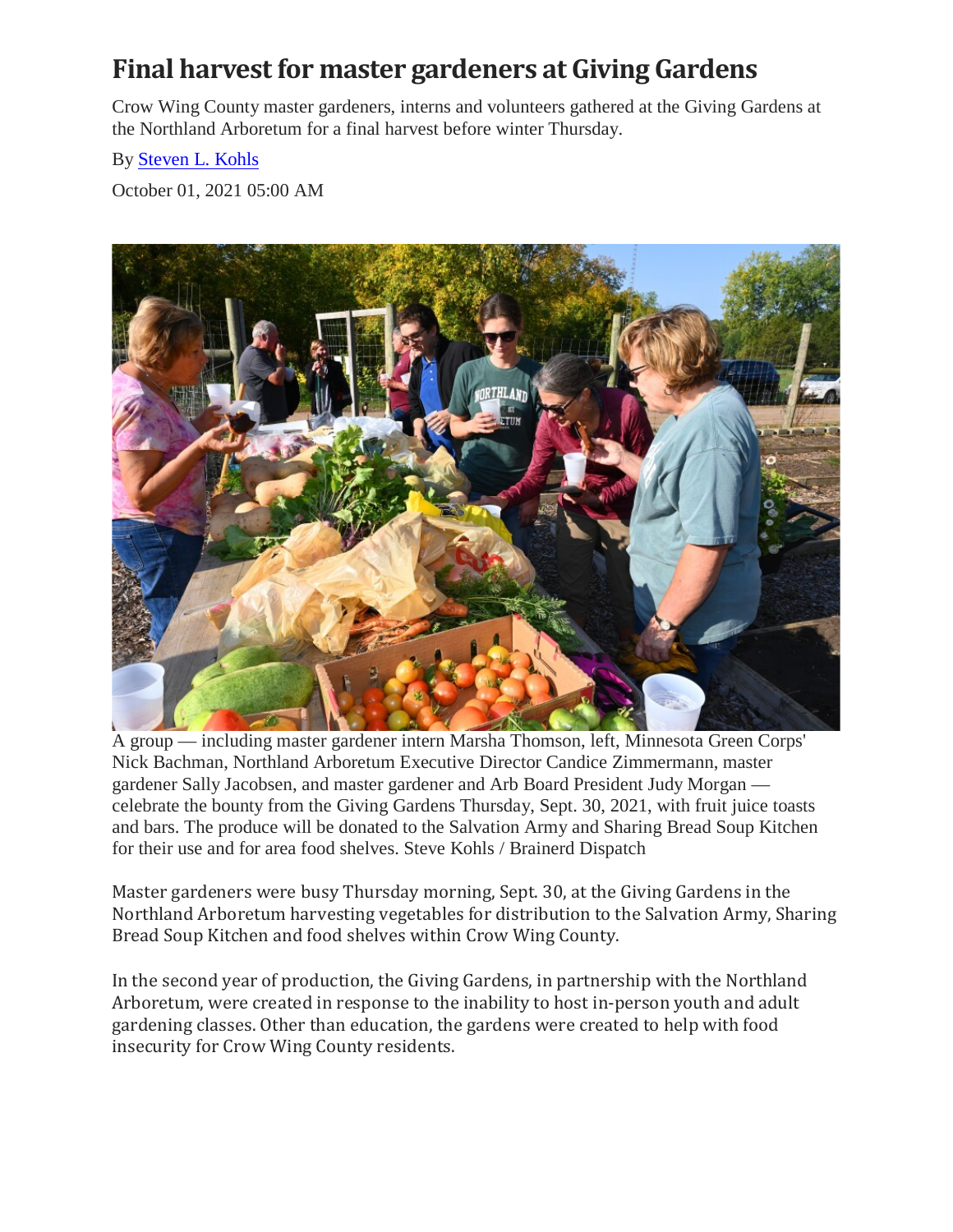This year's goal for the garden was 2,000 pounds or 4,000 vegetable portions. The goal was exceeded, with a total of 2,862.5 pounds, or 5,724 vegetable portions. The gardeners celebrated with toasts of fruit juice and bars around a picnic table piled with vegetables.

The Giving Gardens are one pillar of the Master Gardeners' Community Giving Project, which includes the garden, providing bedding plants and container gardens for county residents. This year, 250 tomato, pepper and squash seeds were planted and tended for the container and Giving Garden projects. The container gardens comprised of 144 patio gardens with educational materials provided to countywide organizations by the gardeners.

Gardens on the perimeter of the Giving Gardens are certified monarch butterfly waystations, which contain native plants providing habitat for pollinators such as bumblebees and monarchs.



1/2: Carrots from the Giving Gardens are washed after being picked Thursday, Sept. 30, 2021, at the Northland Arboretum. Volunteers and master gardeners harvested the produce from the garden and prepared the vegetables to be donated to the Salvation Army, Sharing Bread Soup Kitchen and area food shelves. Steve Kohls / Brainerd Dispatch